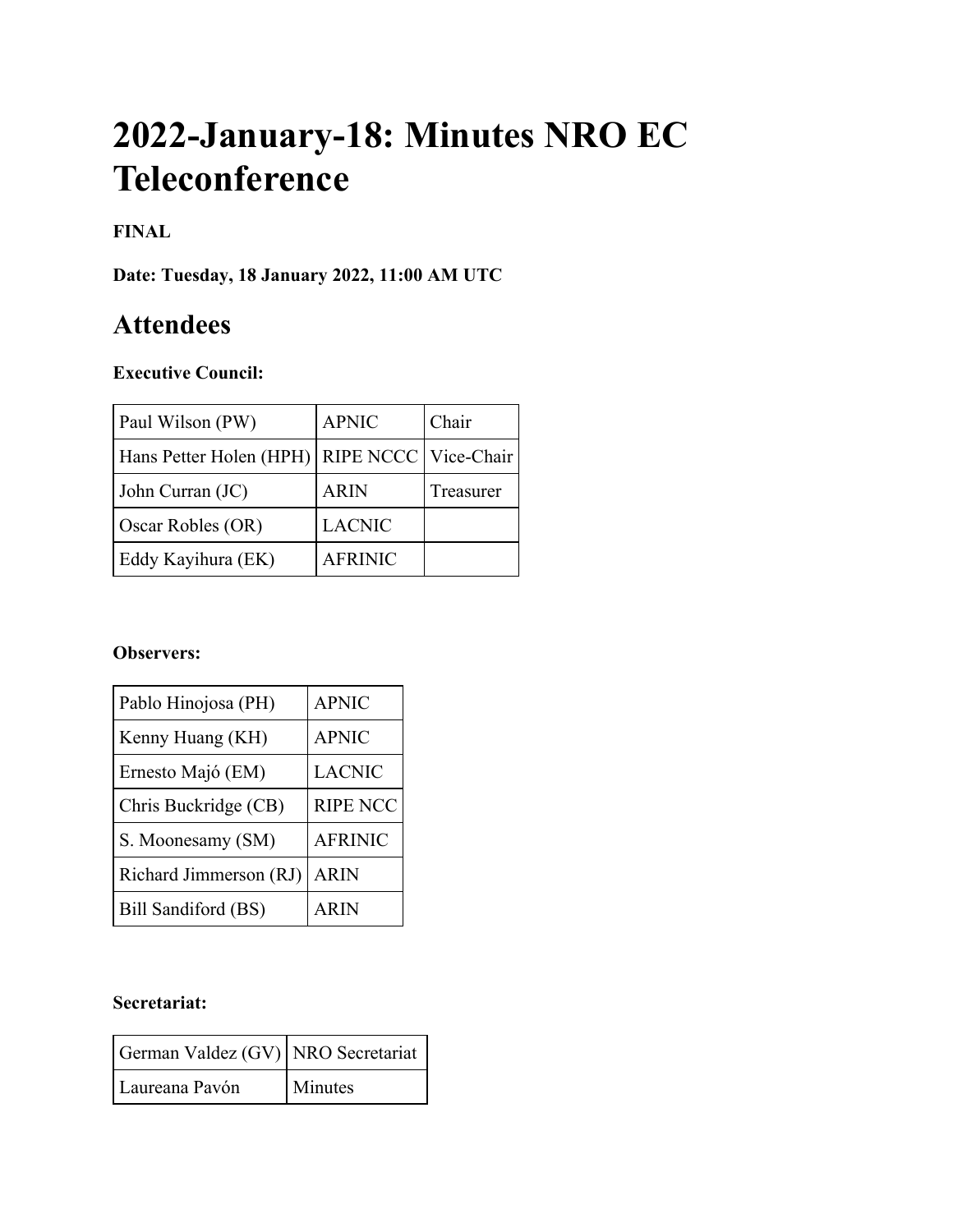#### **Agenda**

#### **1.- Welcome**

# **2. Agenda Review**

# **3. AFRINIC Situation Update**

#### **Status**

• NRO EC to discuss any last development on AFRINIC.

# **4. NRO Strategy Review Plan**

#### **Status**

• NRO EC to discuss any last development on the NRO strategy review.

#### **5.- Coordination Group Composition**

#### **Status**

• Proposed by PW. NRO EC to discuss the staff involved in the NRO CG

# **6.- 2022 NRO Budget**

#### **Status**

• NRO EC to review 2022 NRO Budget

# **7.- ASO Representative in the ICANN Empowered Community Administration**

#### **Status**

- NRO EC to adopt a resolution appointing Hans Petter Holen (NRO EC Secretary) as representative to the ICANN EC Administration
- NRO Letter confirming the appointment

# **8.- ASO Procedures Changes**

#### **Status**

• ASO AC is planning at some point after the conclusión of ICANN Board election this year to engage and a deep review of the ASO procedures. There has been several observation in the past about the lack of clarity and ambiguity in the text of the procedures that lead to confusion and different interpretation.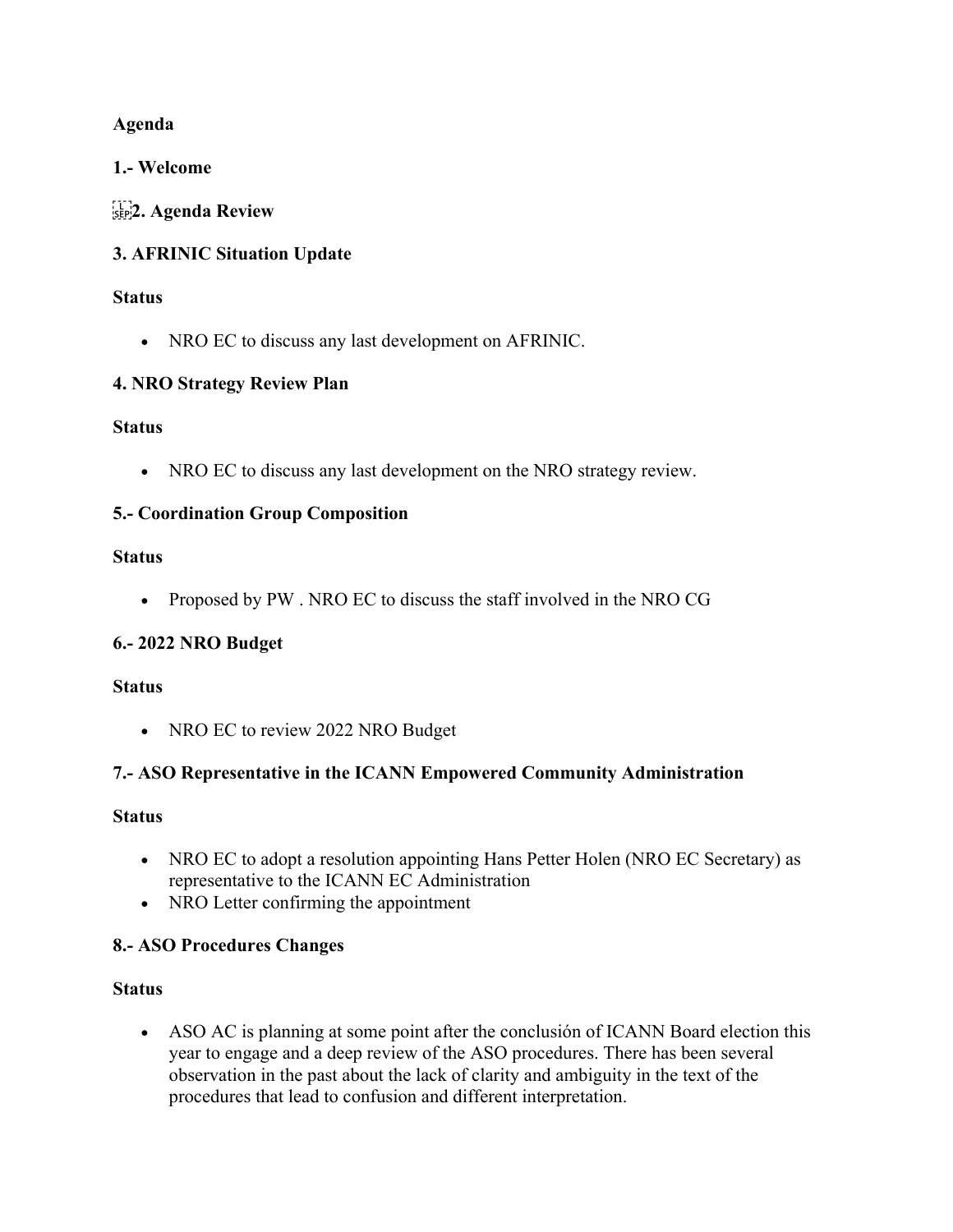• ASO AC may ask support and resources to the NRO EC to complete this task.

#### **9.- ASO Communication with ICANN Board.**

#### **Status**

• ASO appointed members to ICANN Board have informally observed the lack of communication between the ASO and the ICANN Board recently.

#### **10. Reverse DNS Resolution Content in the IANA SLA Update**

#### **Status**

- In 2020 the NRO EC agreed to add reverse DNS resolution in the IANA SLA
- Last version of the document with both parties comments (November 2020)
- Action Item 210316-4: HPH to follow up with Kim Davies about their (second round of) comments to our proposal to include reverse DNS resolution in the SLA.
- NRO EC to review updates

# **11. Coordination Group Updates**

#### **a) PACG/ISG**

#### **Status**

• Report from Chris Buckridge

#### **b) PSCG**

#### **i) Messaging, Malware and Mobile Anti-Abuse Working Group M3AAWG Annual Membership Renewal**

#### **Status**

• NRO EC to approve renewal of the M3AAWG annual membership for 5000 USD. Included in the NRO budget.

# **12. RIR Updates**

#### **Status**

• Optional updates from the CEO on internal news of their RIRs

#### **13. Open Actions Review**

#### **14. Minutes Review**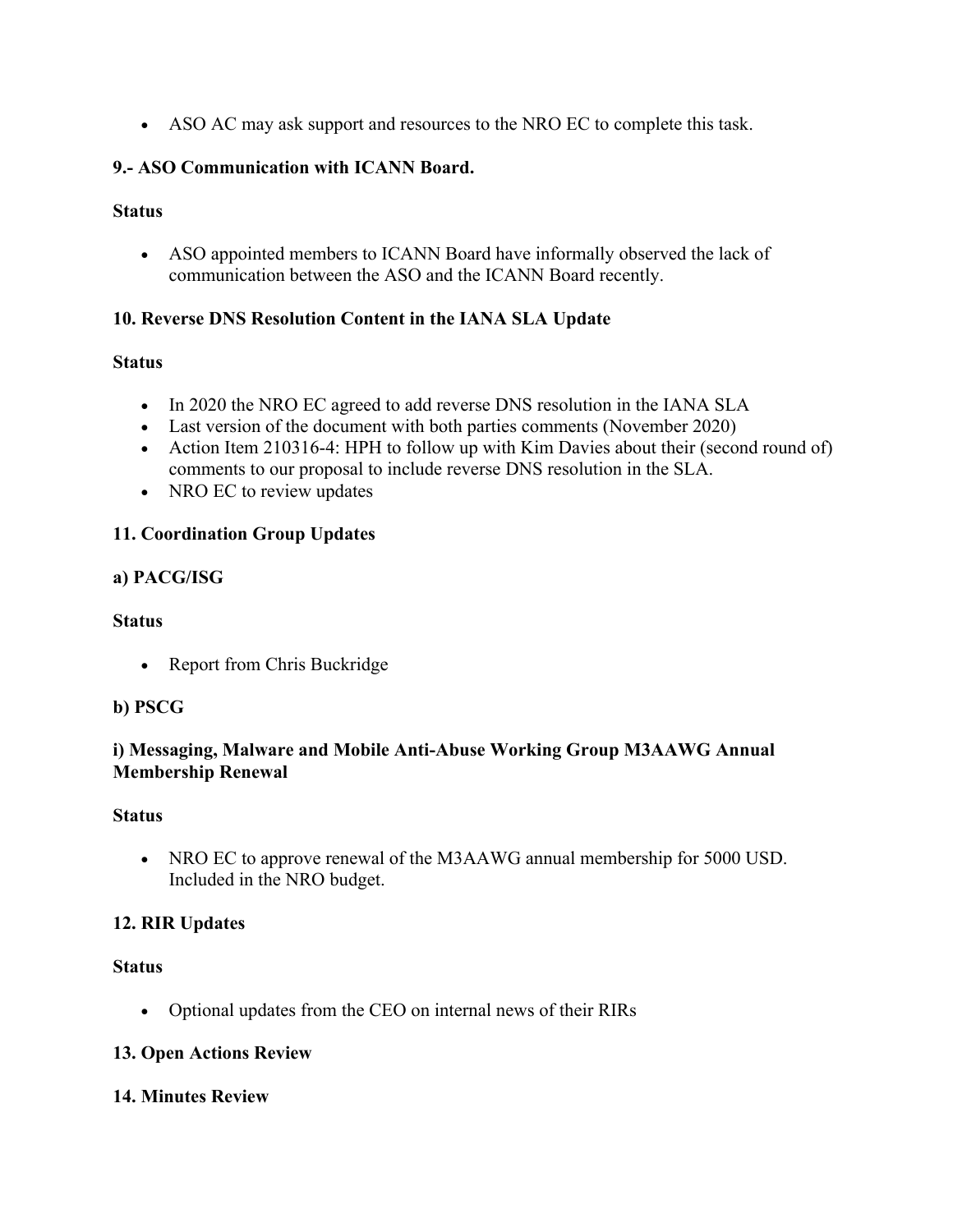- **2021-December-14: Minutes NRO EC Teleconference - DRAFT (Pending: APNIC, ARIN, LACNIC, RIPE NCC)**
- **2021-November-30: Minutes NRO EC Teleconference - DRAFT (Pending: RIPE NCC)**

**15. Next Meetings**

- **a) Wednesday 16 February 2022 (f2f Dubai)**
- **b) Tuesday 15 March 2022**
- **c) Tuesday 19 April 2022**

#### **16. AOB**

**a) FY24 Strategic Outlook Program**

#### **Status**

- ICANN invitation to the ASO to participate in the FY24 Strategic Outlook Program
- Sent to the ASO chairs list on 18 January 2022

#### **17. Adjourn**

# **New Action Items**

**New Action Item 220118-1: GV to make sure that there is a signed NDA in place to guarantee that any information shared with LeaderShape remains confidential.**

**New Action Item 220118-2: GV to check with LeaderShape whether they need a preparatory meeting with the EC prior to the face-to-face meeting in Dubai (CC'ing PW).**

**New Action Item 220118-3: GV to send a link with the names of the members of all coordination groups and the Confluence wiki to the EC mailing list for all to review.**

**New Action Item 220118-4: GV to draft a letter naming GV as ASO Representative to the ICANN Empowered Community Administration, have it signed by PW, and send it to ICANN.**

**New Action Item 220118-5: PW to draft a reply to Carlos Reyes politely declining the invitation for the ASO to participate in ICANN's Fiscal Year 2024 strategic outlook trend identification process.**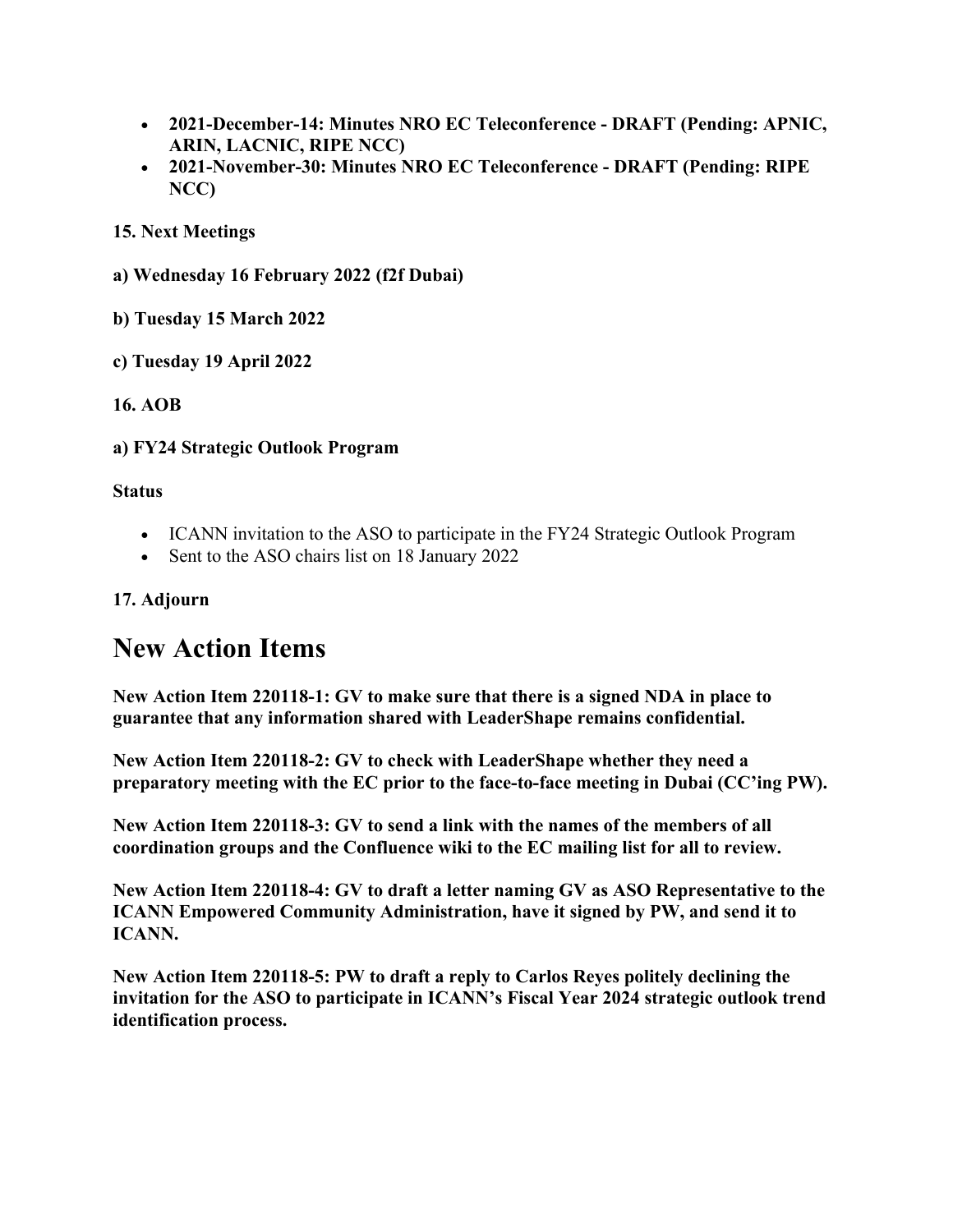# **New Resolutions**

**R-20220118-1: The NRO EC resolves to accept the proposed 2022 NRO budget.**

**R-20220118-2: The NRO EC resolves to appoint NRO Executive Secretary Germán Valdez as the designated representative to the ICANN Empowered Community for the ASO.**

**R-20220118-3: The NRO EC agrees to renew the NRO annual membership to the Messaging Malware and Mobile Anti-Abuse Working Group (M3AAWG) as a supporter member with a annual cost of US\$5,000.**

# **Minutes**

#### **1.- Welcome**

PW welcomed everyone and the meeting began at 11:05 AM UTC.

#### **2.- Agenda Review**

GV went over the proposed agenda while showing it on screen.

No additions or modifications were proposed.

#### **3.- AFRINIC Situation Update**

EK said that he did not have much to report on at this meeting.

#### **4.- NRO Strategy Review Plan**

PW inquired about the homework that Glenn Price had assigned the members of the EC.

GV replied that two action items were created after the last meeting with Glenn Price.

Action Item 211214-1: The five RIRs CEOs to provide GV the names of any additional staff and coordination group members who will be participating in LeaderShape's survey for the NRO Strategy Review. GV to circulate an email invitation making these persons aware that LeaderShape will be contacting them for this survey.

GV explained that the coordination groups will be consulted as well.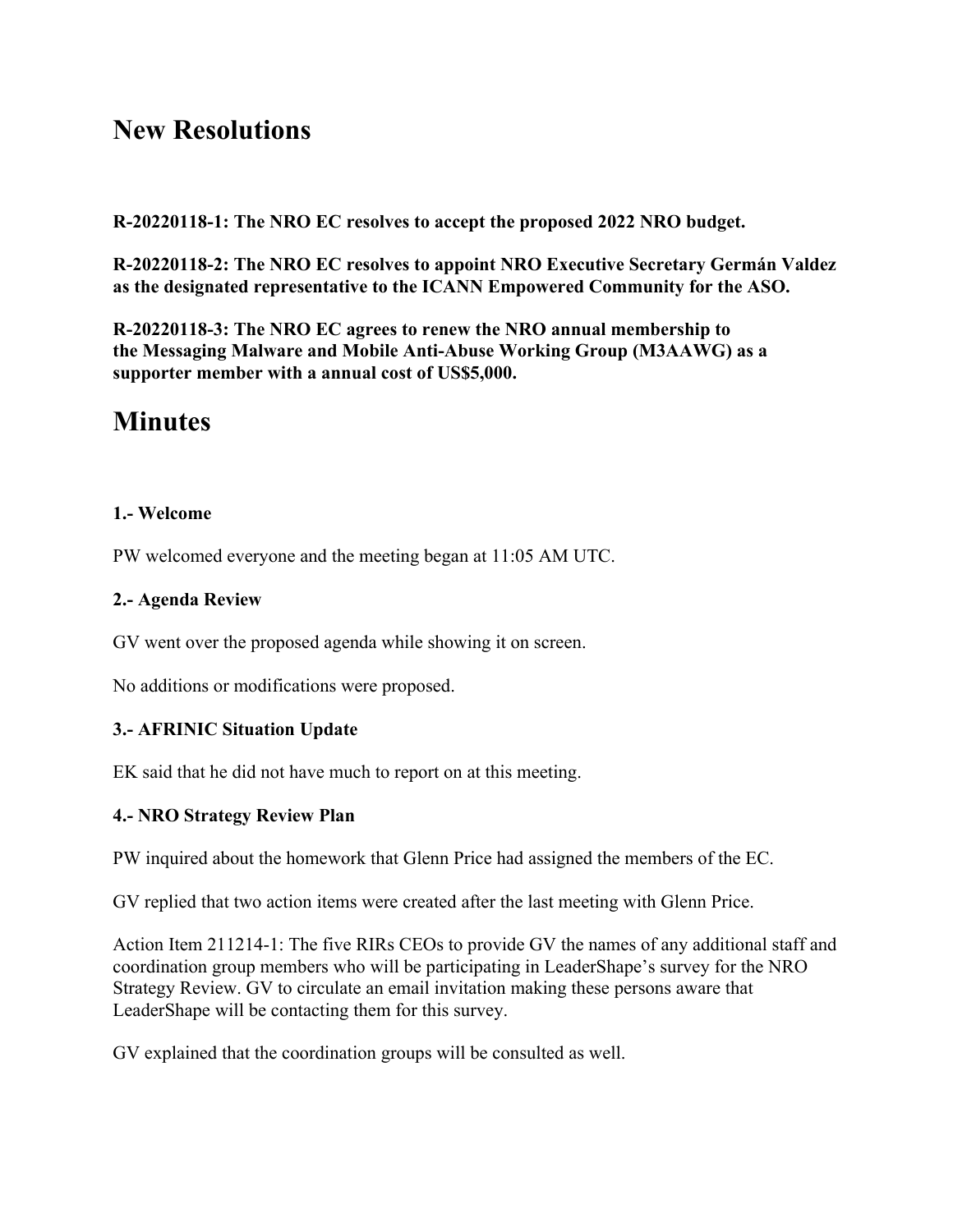After some discussion on the matter, PW concluded by saying that the names of any additional staff and coordination group members who will be participating in the LeaderShape survey should be sent to GV, who will forward them to Glenn Price.

Action Item 211214-2: The five RIRs CEOs to consider and submit an analysis of risks and opportunities that should be considered in the NRO Strategy Review. Deadline: 4 February 2022.

At PW's request, GV reminded everyone that the analysis of risks and opportunities was part of the preparation for the retreat, adding that he had sent the summary report from the facilitator and some internal notes of the last NRO EC retreat in 2013 to the NRO EC list.

JC noted that, because this was confidential information, when ARIN supplies this he wants to make sure that it will only be available to LeaderShape and the RIRs exclusively.

PW agreed and observed that APNIC would normally ask for a confidentiality agreement.

At PW's request, GV agreed to follow up to make sure that there is a signed NDA in place.

#### **New Action Item 220118-1: GV to make sure that there is a signed NDA in place to guarantee that any information shared with LeaderShape remains confidential.**

GV then mentioned that because some new travel restrictions have been put in place in different countries due to the omicron covid variant and given the Dubai hotel's very strict cancellation policy, he put the reservation for the February meeting on hold. Now that he sees that all EC members are still planning to attend, he will confirm the hotel reservation. Just for this time, he may be coordinating participants individual reservations.

PW asked whether the EC is planning to have another meeting with LeaderShape before the Dubai meeting.

JC observed that he sees no need for a preparatory meeting, but that the Secretariat could check with LeaderShape.

#### **New Action Item 220118-2: GV to check with LeaderShape whether they need a preparatory meeting with the EC prior to the face-to-face meeting in Dubai (CC'ing PW).**

#### **5.- Coordination Group Composition**

PW explained that, with the new rotated chair and coordination group positions, APNIC is prepared to put their senior staff responsible for the respective coordination groups but was interested in asking for the others' opinions. With the strategy review, PW believes that having the senior-level members of staff in operational matters would be useful this year.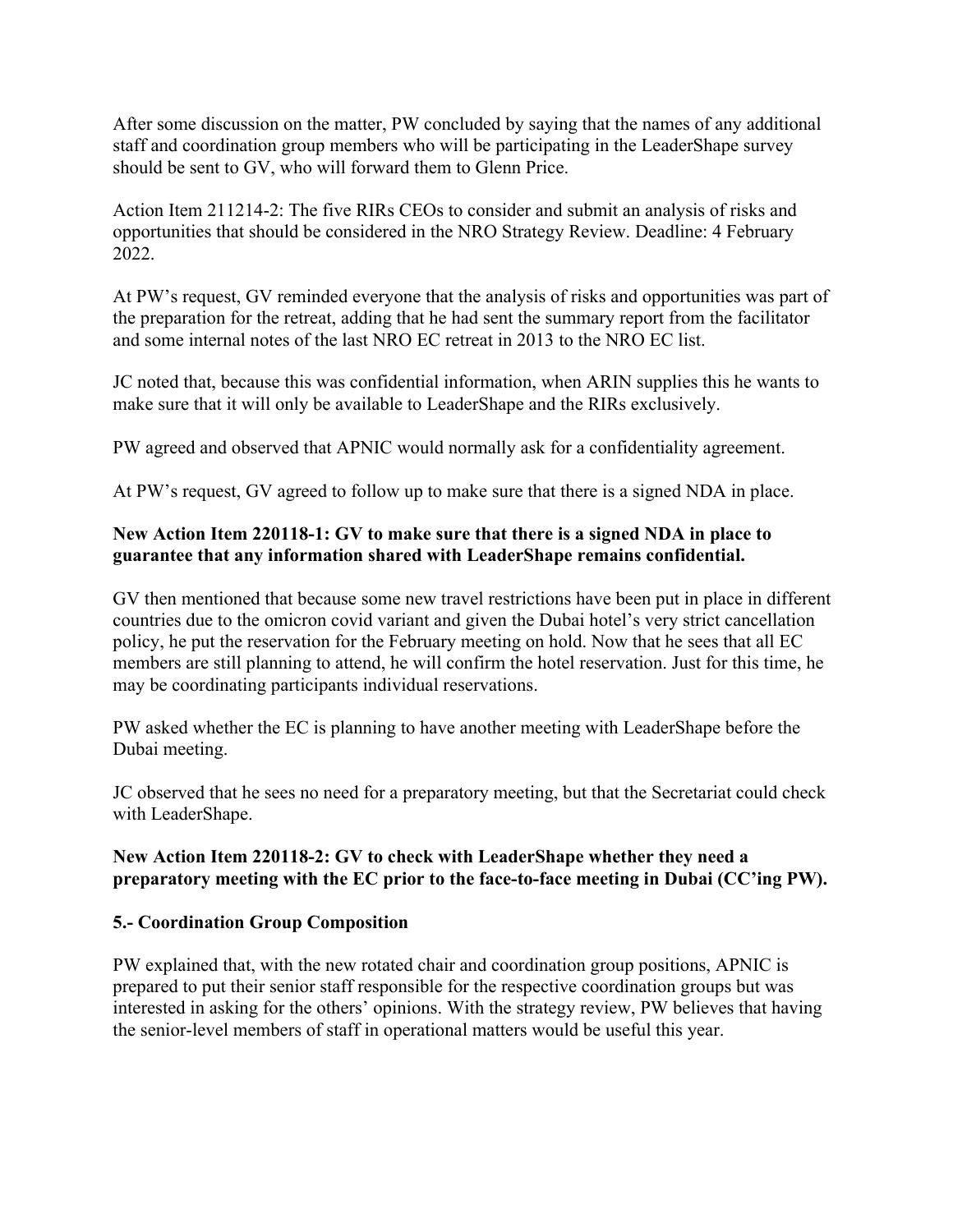JC noted that he sees much of what the NRO does as operational, except for the EC which has more of a strategic role, adding that ARIN has always had and will continue to have senior staff involved in these coordination groups.

HPH said that he would have to check, but that he believes that the RIPE NCC has senior people in all the groups.

PW said each RIR has a different structure. He explained that he is going to assign his most senior staff to these groups, who may then decide to delegate later down the track.

EK said that for AFRINIC it is always the most senior staff.

PW explained that the CGs will be chaired by APNIC staff, except the finance CG, which will be chaired by ARIN (the NRO's treasurer). He added that knowing who is on what group is useful when the positions change within the EC, so the following action item was created:

**New Action Item 220118-3: GV to** send a link with the names of the members of all coordination groups and the Confluence wiki to the EC mailing list for all to review.

#### **6.- 2022 NRO Budget**

GV provided a quick explanation of the 2022 NRO Budget that was sent to the list, which includes some comparisons with the NRO budgets for 2021 and 2020 (pre-covid numbers) and has been reviewed by the CFOs. GV suggested that the NRO EC can perhaps approve the budget during their next meeting.

GV then went over relevant items included in the Budget such as no provision for the Independent ASO review, cost of the NRO strategy review plus a second EC retreat.

PW invited questions and comments.

JC observed that it looks like a fine budget.

Regarding the strategic consultancy, EK asked whether the amount they had not paid in 2021 would be moving on to 2022.

GV replied that this was correct: the NRO is moving to this year what the NRO did not pay in 2021.

PW asked when the final figures for 2021 will be available.

GV replied that the final numbers are under review, but that a couple of CFOs must still confirm that all figures are correct. It should be ready for the next EC meeting.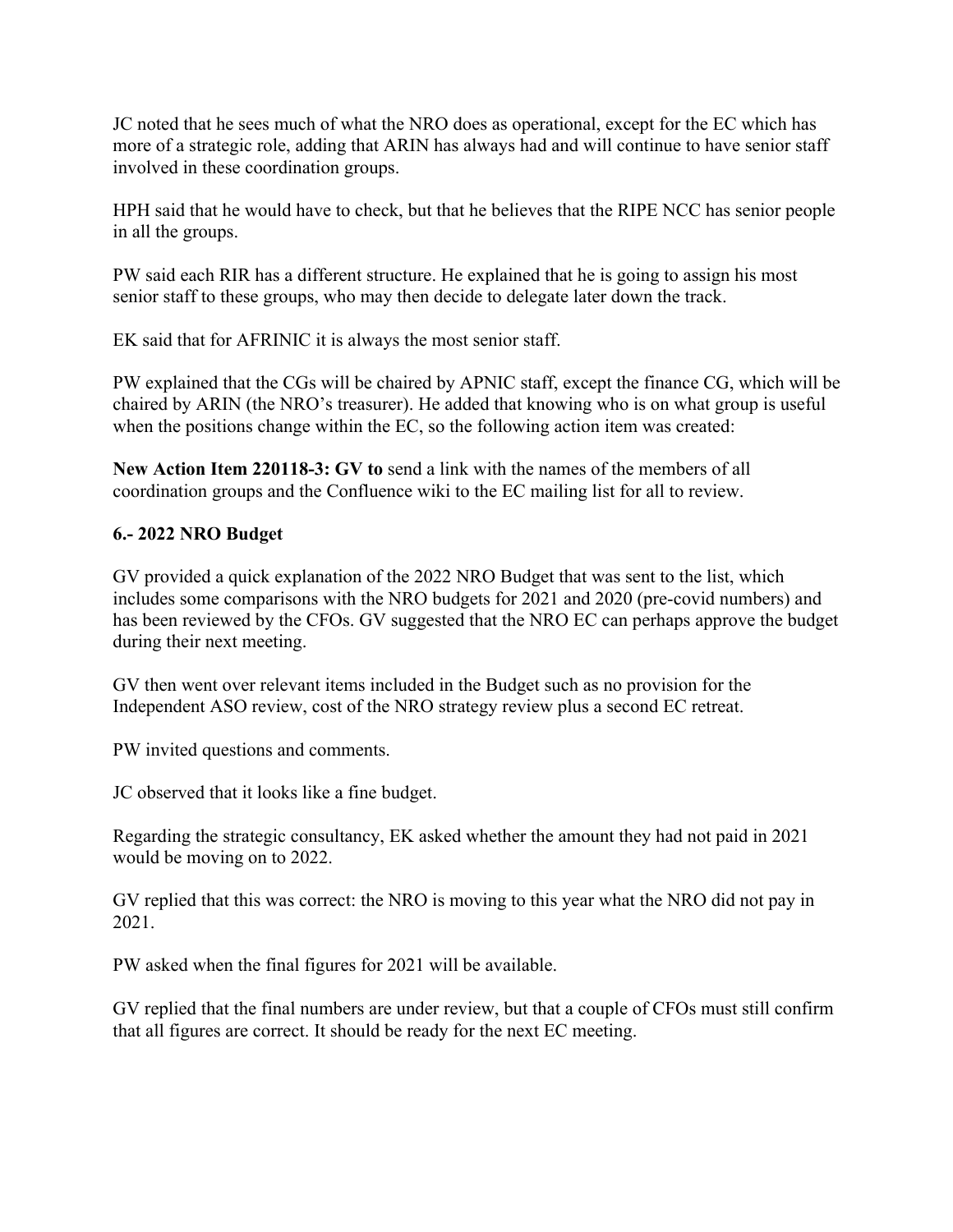OR noted that the NRO EC must approve two different documents: 1) the 2021 budget execution and 2) the budget forecast for 2022, which is now final. He added that the two approvals do not need to happen at the same time and suggested approving the proposed budget for 2022.

OR moved to approve the 2022 NRO Budget as written, EK seconded the motion, no objections were heard, and the motion carried.

# **R-20220118-1: The NRO EC resolves to accept the proposed 2022 NRO budget.**

# **7.- ASO Representative in the ICANN Empowered Community Administration**

PW observed that the EC has previously agreed that the secretary of the NRO will serve as the ASO representative to the Empowered Community. However, he reiterated his suggestion that it would be more efficient for the EC to have a stable representative (e.g., the Executive Secretary) rather than a rotating role.

OR agreed with PW's suggestion, adding that it might solve many of the communication issues we have with the ICANN structure.

JC also supported the suggestion, noting that it makes sense for the Executive Secretary to fill this role.

EK noted that he has no objection to having this as a permanent position.

HPH also expressed his opinion in favor of PW's suggestion.

#### **R-20220118-2: The NRO EC resolves to appoint NRO Executive Secretary Germán Valdez as the designated representative to the ICANN Empowered Community for the ASO.**

#### **New Action Item 220118-4: GV to draft the letter naming GV as ASO Representative to the ICANN Empowered Community Administration, have it signed, and send it to ICANN.**

JC asked that this entire process be briefed to LeaderShape as something to be discussed: the NRO spends quite a bit of time handling a lot of ICANN overhead with uncertain benefit to our community.

All agreed.

# **8.- ASO Procedures Changes**

PW mentioned that this information had been provided by Kevin Blumberg. This year, the ASO AC will have an election but will not be launching an election process for 2023, so they've decided to review their procedures and may require support from the EC (particularly legal support).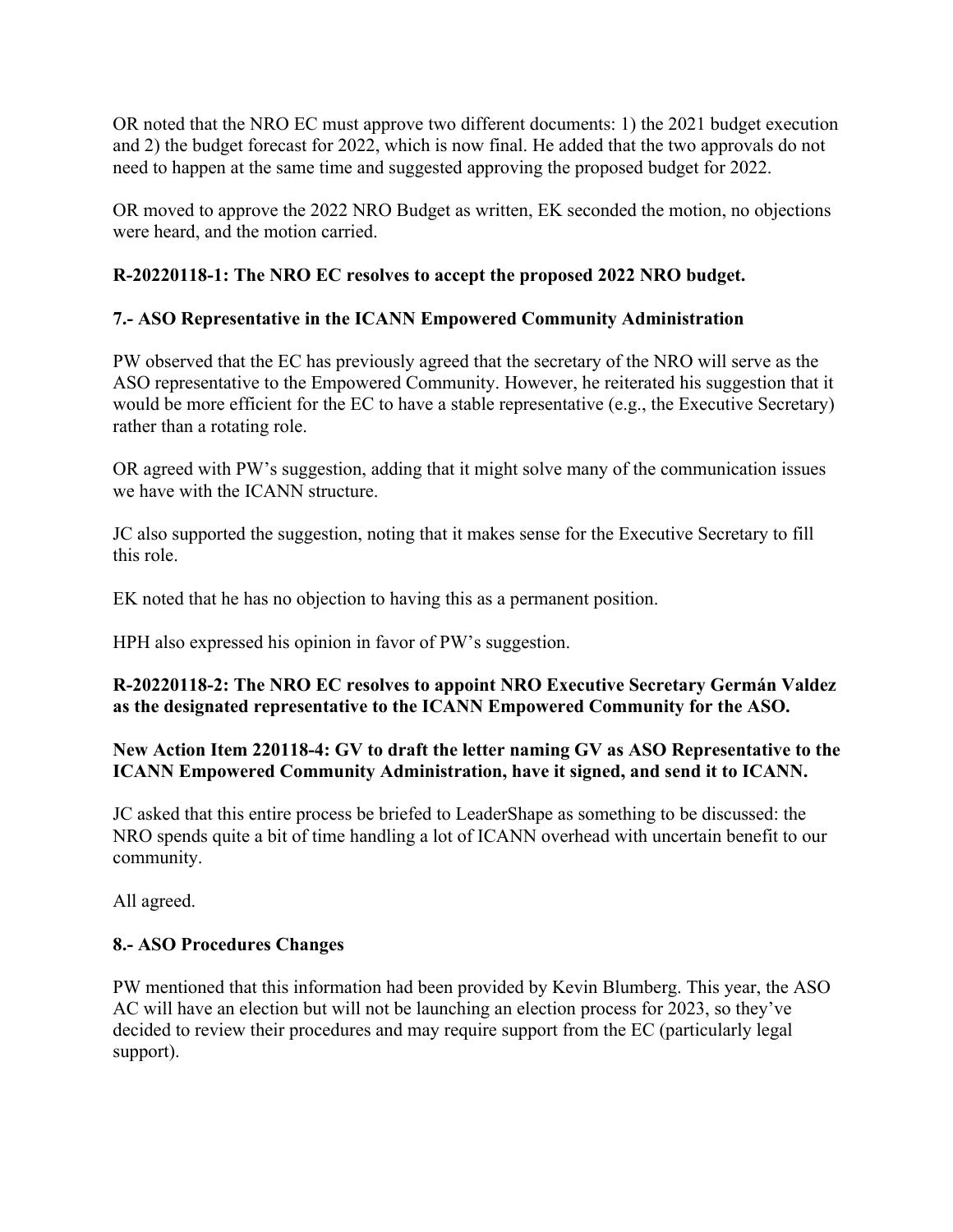JC noted that the bulk of the work of the ASO AC is handling the elections so, in his opinion, it is very worthwhile for the ASO AC to embark on this review and the NRO EC should support them.

#### **9.- ASO Communication with ICANN Board.**

PW observed that there is nothing much for the EC to do right now but that they should expect an invitation.

JC replied that the EC should say yes as, in his opinion, it is worthwhile.

#### **10. Reverse DNS Resolution Content in the IANA SLA Update**

PW mentioned that there was an action on HPH.

HPH replied that he'd just updated the action item on Confluence with information from Kim Davies that ICANN's legal team wanted HPH to convey. First, they do not want a complete restatement of the SLA, instead, they want it executed as an amendment to the original agreement. Second, ICANN wants to confirm whether the RIRs have any transparency obligations on our side (e.g., need to put this for public comment or consultation and, if so, how these will be fulfilled).

HPH asked whether the NRO intends to send this in a public comment.

JC said that if ICANN wants to put out something saying it's also doing this, he doesn't mind, but this is an operational matter, not a policy matter, and is therefore not something that would normally be consulted with ARIN members.

OR agreed with JC: we're trying to document what ICANN does, not attempting to do anything else beyond the IANA's current practices and current capabilities. We were very sensitive not to come up with a very high SLA and that is what Kim Davies reviewed.

EK said he has no comment on this matter

PW agreed that it is an operational document, so APNIC will have no public comment.

HPH said he had also been asked whether there was any utility in memorializing the purpose for which these changes are being made.

OR said that in February 2019 there was some kind of malfunction in the IANA's reverse resolution service, we asked for a post-mortem report, we received it, we wanted to make sure that the necessary corrections have been implemented and they provided a thorough report. The other thing the NRO EC wanted to do is make sure there is something in place in our SLA, a measure to make sure both parties have the same expectations on the service.

All agreed.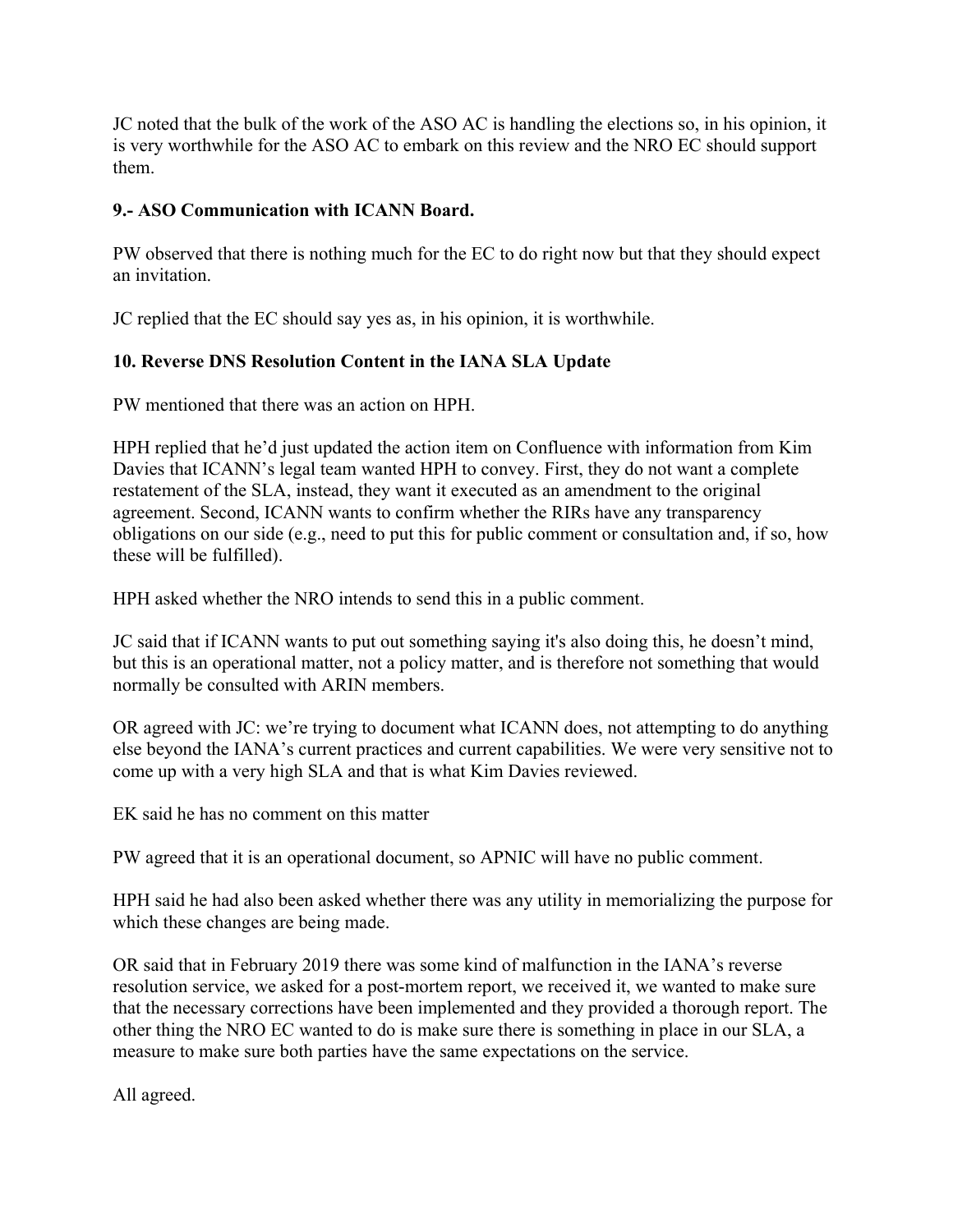HPH will continue the discussion with Kim.

# **11. Coordination Group Updates**

# **a) PACG/ISG**

PW mentioned that he'd received some updates from the coordination groups (e.g., the ECG is finalizing its workplan for 2022, the other agreed focus for the ECG in Q1 is to complete the work on the RDAP profile, some notes from the chair of the CFO coordination group as to what they are up to).

PW enquired about the expectations of the EC on how the work of the WGs are included in NRO EC meetings. He proposed sending any relevant updates to the mailing list prior to each meeting after asking the chairs if there's anything specific they feel should be reported.

All agreed.

#### **b) PSCG**

#### **i) Messaging, Malware, and Mobile Anti-Abuse Working Group M3AAWG Annual Membership Renewal**

GV explained that this membership (USD5,000) has been approved in the past.

JC moved to approve the expense, noting that it makes sense for the NRO to coordinate with M3AAWG and support this membership. No objections were heard, and the motion carried.

**R-20220118-3:** The NRO EC agrees to renew the NRO annual membership to the Messaging Malware and Mobile Anti-Abuse Working Group (M3AAWG) as a supporter member with an annual cost of US\$5,000.

# **12. RIR Updates**

JC reminded the other EC members that ARIN has gone to a harmonized fee schedule in January 2022. Now all ARIN customers who have IPv4 or IPv6 resources under a registration services agreement will be ARIN members and can participate in ARIN governance activities such as voting in our elections. ARIN members who wish to participate must agree to ARIN's standards of behavior for participation in the community and agree to be published on the relevant public lists, but upon agreement will be considered "ARIN General Members" rather than the default membership category of ARIN Service Members. ARIN General Members who do not participate in any of the past three annual elections will revert to ARIN Service Members.

PW asked whether this harmonized structure includes legacy resource holders.

JC explained that there are that ARIN's policies apply to all resources in the registry, whether issued by ARIN or legacy resources assigned by ARIN's predecessor. When ARIN was formed,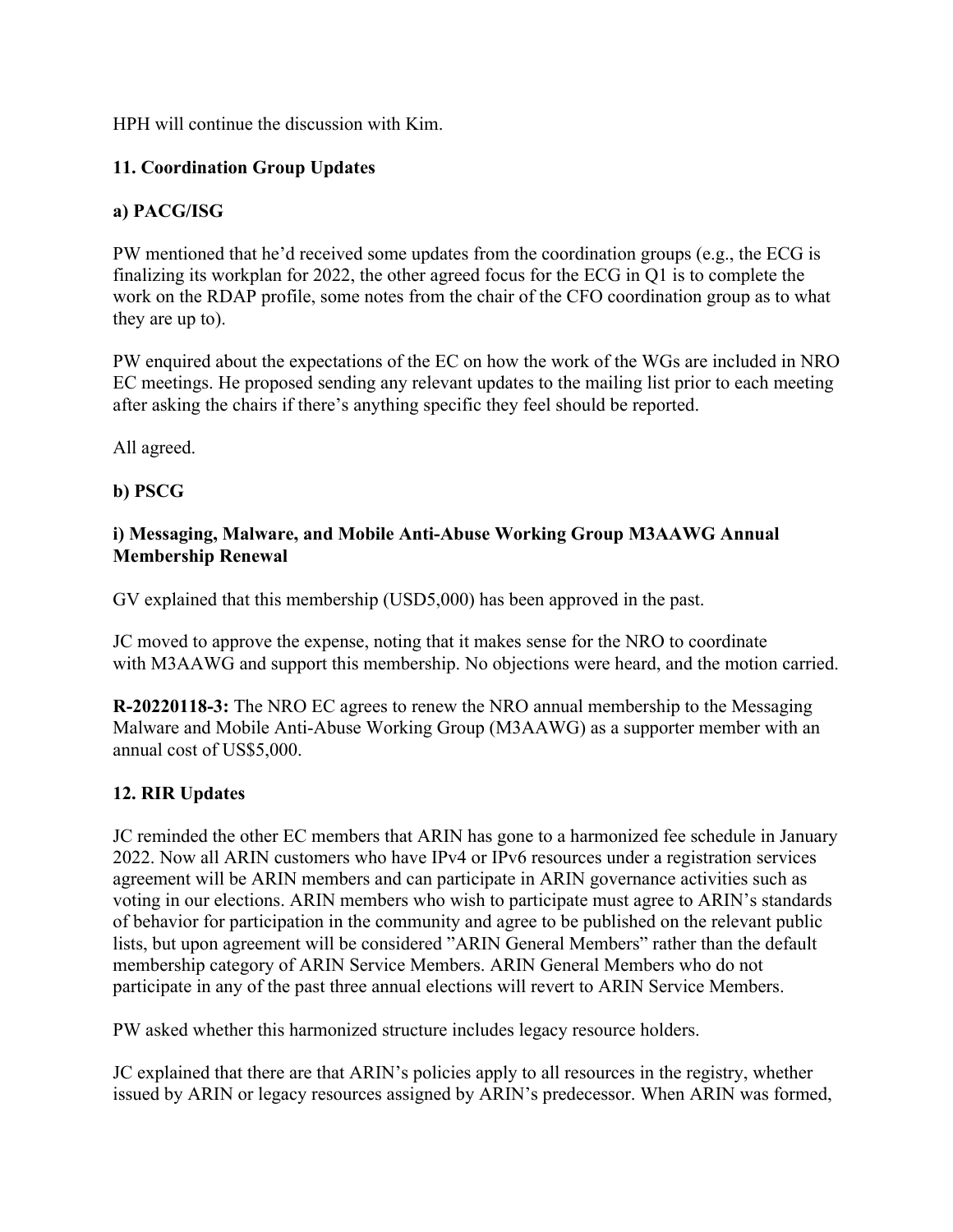the board decided to provide free registration services to non-contracted legacy holders. Legacy holders have the right to enter a contract with ARIN if they wish to receive the certainty of contractual rights and access to newer services developed by the community. To non-contracted legacy resource holders ARIN provides basic service without any contract or fee. ARIN had had about 8,000 ISP members and about 8,000 end-user members, these now became 16,000 ARIN Service Members. Once things stabilize, 1,000 to 2,000 of those Service Members will be General Members who get involved in voting and elections. ARIN has another 15,000 noncontracted legacy customers and a similar number of ASN-only customers.

PW thanked JC for his report.

OR commented that LACNIC had its board meeting in December. One of the topics they discussed was the Board's concern about having well-prepared board members, that many in the LACNIC community believe that board work is technical, but most board activities are related to Corporate Governance, so some training will be offered once the directors are on the board. This year LACNIC is doing an assessment on corporate governance skills to provide training in this area to make sure that, once elected, board members are as prepared as possible and make decisions in benefit of the LACNIC community. OR will let the others know when LACNIC starts the assessment and training process (training began last year).

PW thanked OR for his report, adding that they have all faced this issue some times.

JC observed that ARIN has been looking at governance practices and trustee qualifications. ARIN has a nominations committee that, amongst other things, looks at corporate governance experience when building the election slate of candidates. ARIN has also invested in trustee development and has a fund for corporate governance and related training. This is an open discussion, and the Board has a Governance Working Group of the Board looking into many aspects of nomination and election.

HPH then reported that the RIPE NCC had a board meeting in December during which the fiveyear strategic plan was approved and is now published. Also, HPH is recruiting a chief information security officer and will be doing the interviews when he gets back from Dubai.

HPH agreed that board governance is an interesting topic and shared that he signed up for a sixweek online corporate governance course which provided him some more insight into different governance models. Something like this course but not so Nordic centered might be possible for all the CEOs. Also, while there is no nomcom for board members, RIPE did make money available a couple of years back to board members.

PW added that APNIC is asking legacy holders to enter into formal agreements with APNIC to eliminate non-contracted free service, adding that isn't likely to cause many problems.

#### **13. Open Actions Review**

**Action Item 211214-1 and Action Item 211214-2 were already discussed under agenda item 4.**